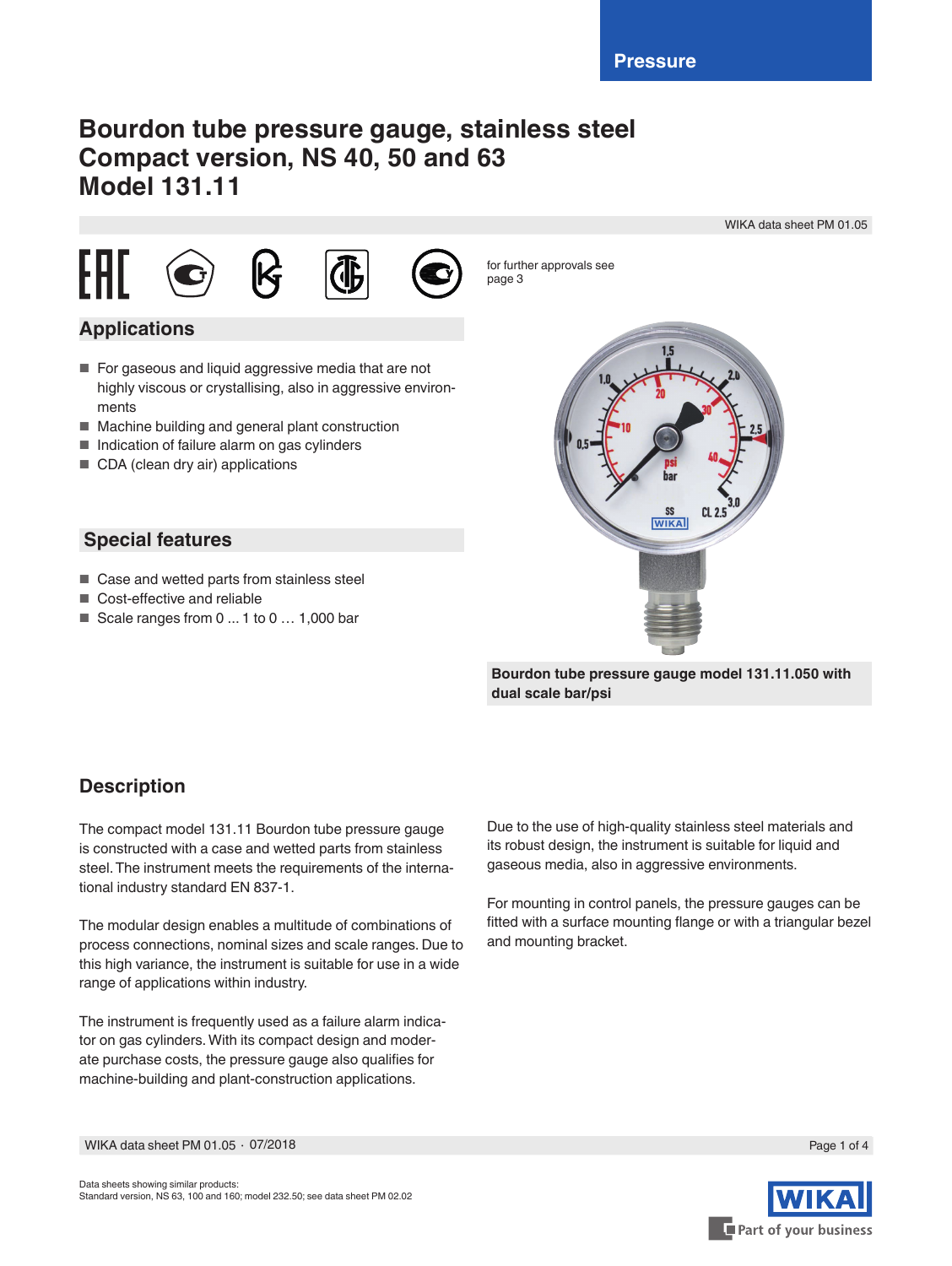### **Description**

#### **Design** EN 837-1

**Nominal size in mm** 40, 50, 63

### **Accuracy class**

2.5

#### **Scale ranges**

NS 40, 50: 0 ... 1 to 0 ... 600 bar NS 63: 0 ... 1 to 0 ... 1,000 bar or all other equivalent vacuum or combined pressure and vacuum ranges

#### **Pressure limitation**

| Steady:      | 3/4 x full scale value |
|--------------|------------------------|
| Fluctuating: | 2/3 x full scale value |
| Short time:  | Full scale value       |

#### **Permissible temperature**

Ambient: -40 ... +60 °C Medium: +100 °C maximum

#### **Temperature effect**

When the temperature of the measuring system deviates from the reference temperature (+20 °C): max. ±0.4 %/10 K of full scale value

**Ingress protection per IEC/EN 60529** IP54

#### **Process connection**

Stainless steel 1.4571 Lower mount (radial) or centre back mount G ¼ B (male), SW 14

#### **Pressure element**

Stainless steel 316L C-type or helical type

**Movement**

Stainless steel

#### **Dial**

Aluminium, white, black lettering, with pointer stop pin

**Pointer** Aluminium, black

**Case** Stainless steel

**Window** Polycarbonate, snap-fitted in case

### **Options**

- Other process connection
- Sealings (model 910.17, see data sheet AC 09.08)
- Diaphragm seal assembly
- Slip-on bezel, stainless steel or polished stainless steel
- Window from instrument glass or laminated safety glass (both only in combination with slip-on bezel)
- Panel mounting flange, polished stainless steel (only for back mount connection)
- Surface mounting flange, stainless steel (NS 63)
- Triangular bezel, polished stainless steel, with clamp (only for back mount connection)

### **Special versions**

**Measuring instruments for ammonia plants (NS 63)** With temperature scale for refrigerant R 717 (NH3) in °C, scale ranges: -1 ... 0 ... 15 bar or -1 ... 0 ... 26 bar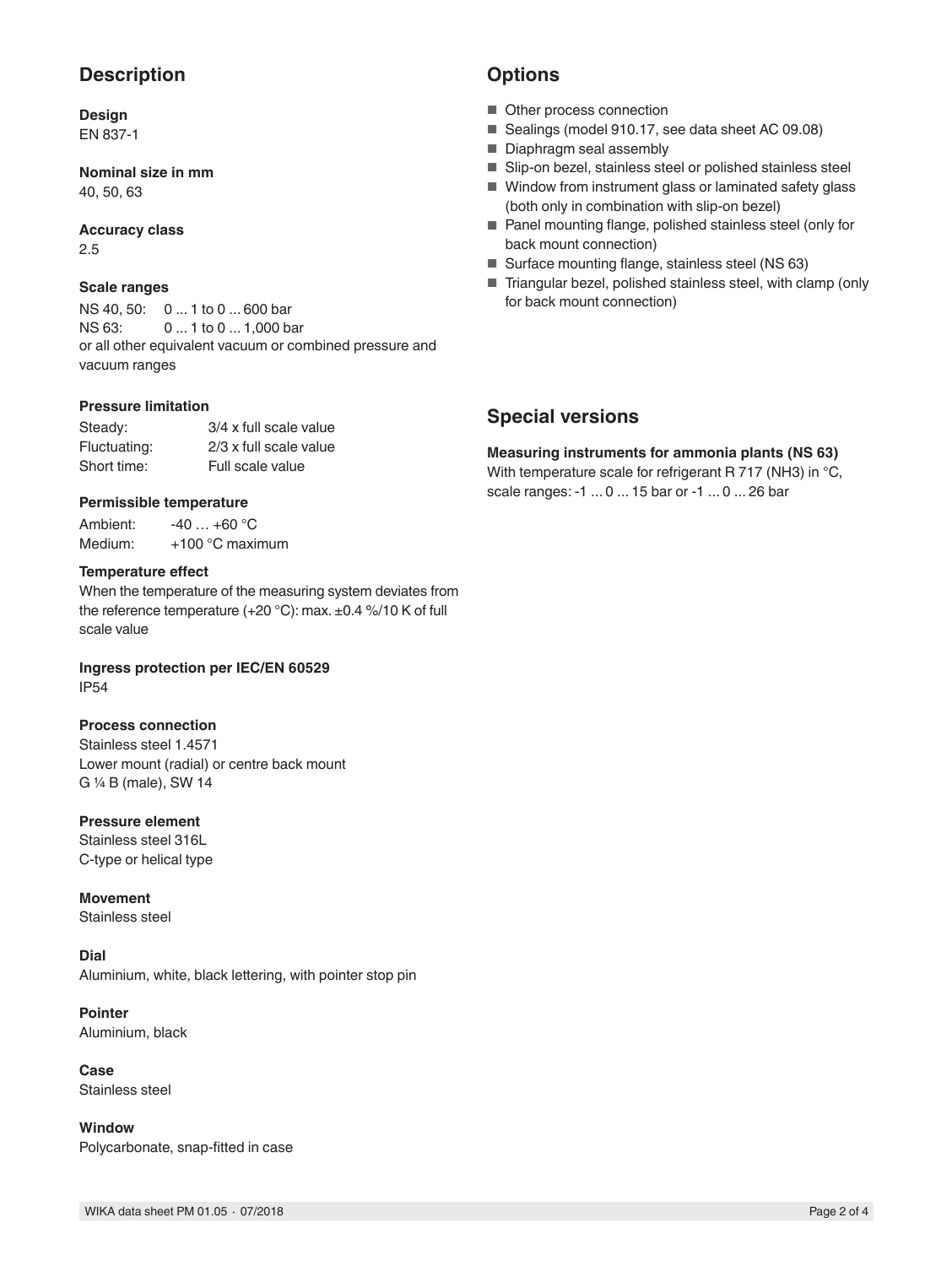# **Approvals**

| Logo                     | <b>Description</b>                                                                                                | Country                            |
|--------------------------|-------------------------------------------------------------------------------------------------------------------|------------------------------------|
| CE                       | <b>EU declaration of conformity</b><br>Pressure equipment directive<br>PS > 200 bar, module A, pressure accessory | European Union                     |
| EAC                      | <b>EAC</b> (option)<br>Pressure equipment directive                                                               | <b>Eurasian Economic Community</b> |
| $\bigodot$               | <b>GOST</b> (option)<br>Metrology, measurement technology                                                         | Russia                             |
| ၆                        | KazInMetr (option)<br>Metrology, measurement technology                                                           | Kazakhstan                         |
|                          | <b>MTSCHS (option)</b><br>Permission for commissioning                                                            | Kazakhstan                         |
| $\bigcirc$               | <b>BelGIM</b> (option)<br>Metrology, measurement technology                                                       | <b>Belarus</b>                     |
| $\left( \bullet \right)$ | <b>UkrSEPRO (option)</b><br>Metrology, measurement technology                                                     | Ukraine                            |
|                          | <b>Uzstandard (option)</b><br>Metrology, measurement technology                                                   | Uzbekistan                         |
|                          | <b>CPA</b><br>Metrology, measurement technology                                                                   | China                              |
|                          | <b>CRN</b><br>Safety (e.g. electr. safety, overpressure, )                                                        | Canada                             |
|                          | <b>KBA</b> (option)<br>Automotive                                                                                 | European Union                     |

# **Certificates (option)**

- 2.2 test report per EN 10204 (e.g. state-of-the-art manufacturing, material proof, indication accuracy)
- 3.1 inspection certificate per EN 10204 (e.g. indication accuracy)

Approvals and certificates, see website